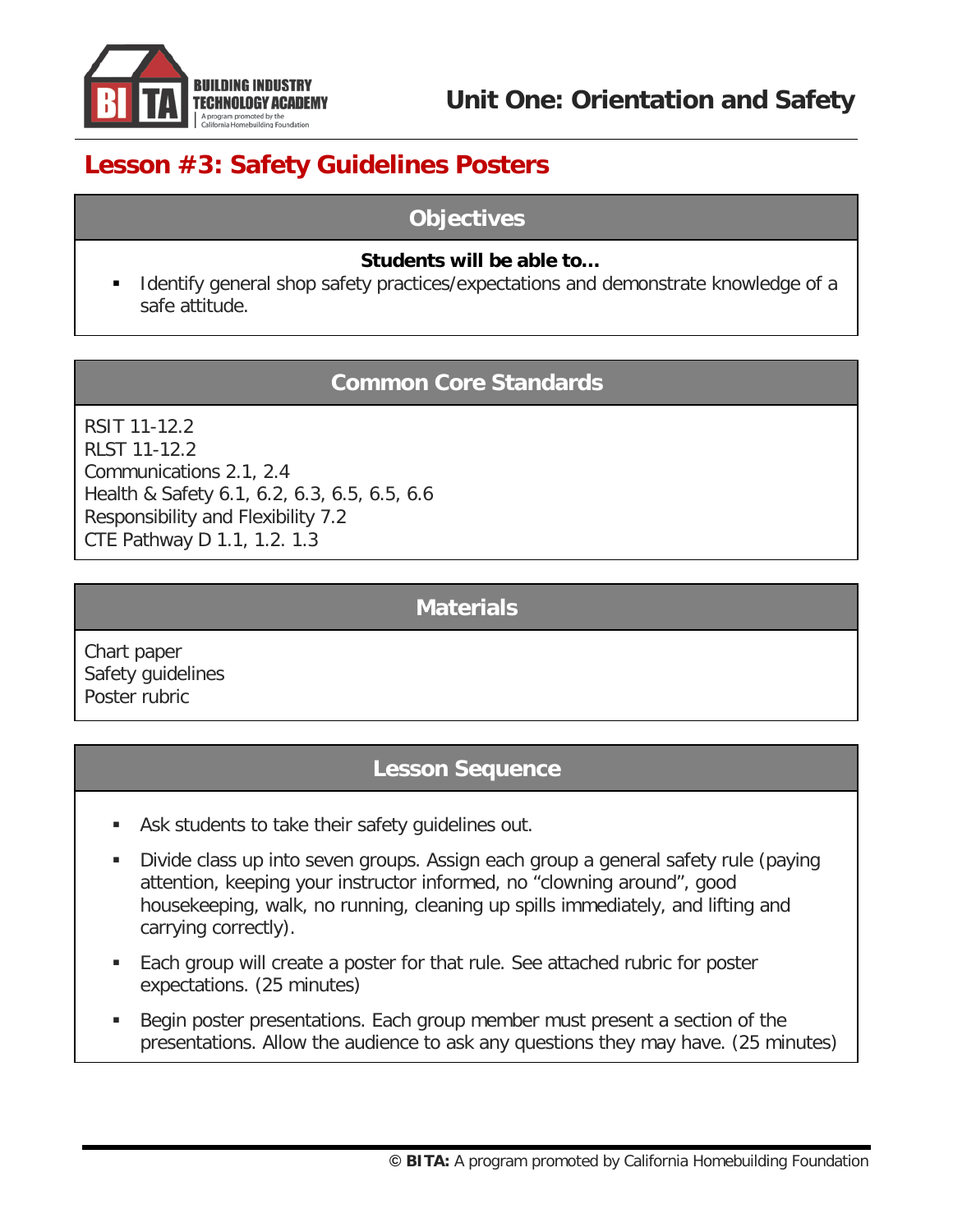#### **Assessment**

Each group member should be able to answer any questions asked about their rule. Students should include all required information on their poster per rubric expectations.

## **Accommodations/Modifications**

Students may need social facilitations during group work.